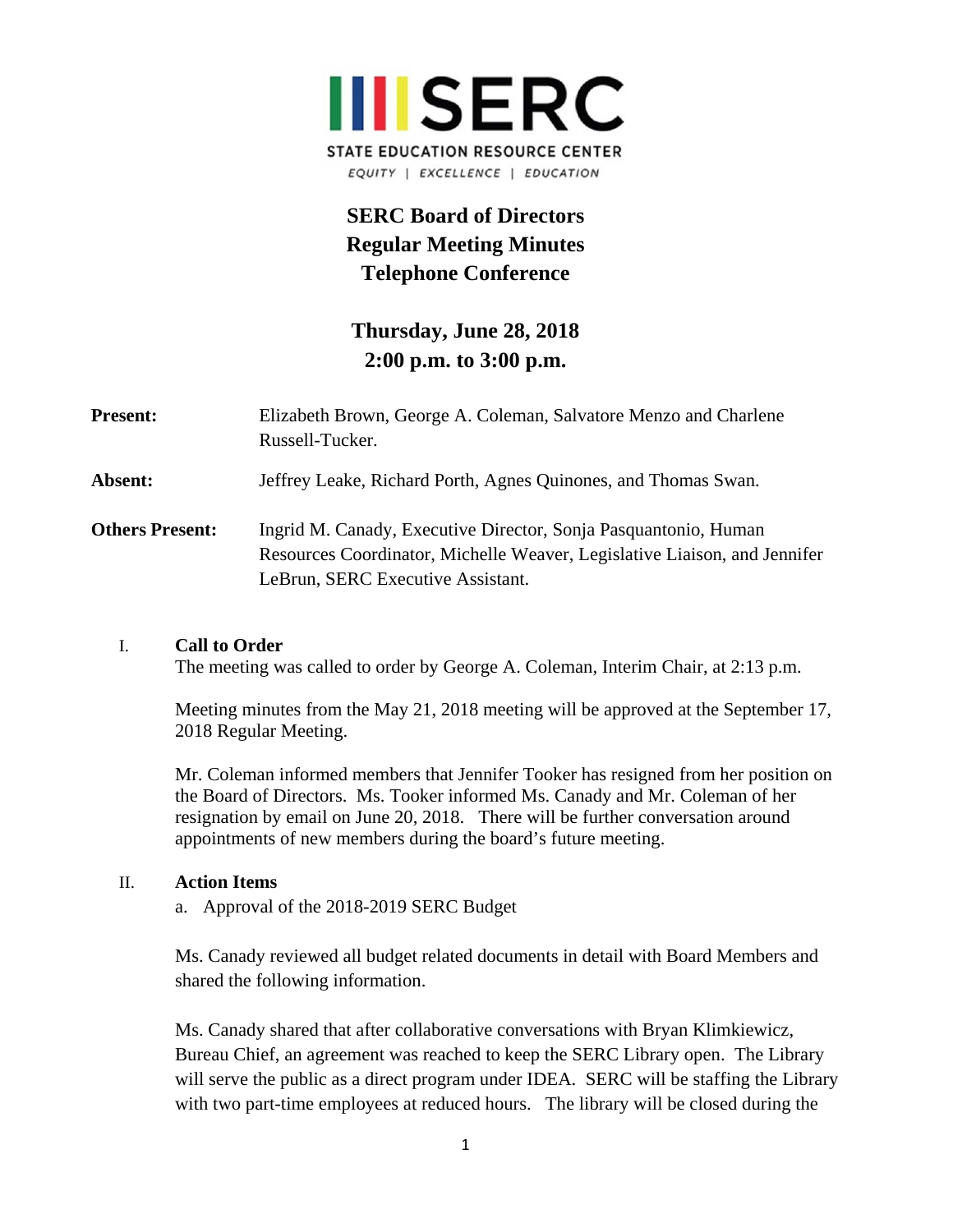Summer and will re-open late August or early September. This will offer the opportunity to re-think, re-group, and market the library services.

In-district contracts have been steadily coming in and funds for SERC's anticipated future move have been included in the budget. SERC is currently looking at three possible locations. Mr. Coleman will be visiting sites with Ms. Canady and asked that other members join them if schedules allow. Ms. LeBrun will begin to look for dates.

Conversation ensued.

#### **"Motion to Approve the 2018-2019 SERC Budget"**

Motion: Ms. Brown Second: Dr. Menzo

Vote on Motion: In favor: 4 (Brown, Coleman, Menzo, Russell-Tucker) Opposed: 0 Abstained: 0

b. Authorization to Establish and Fill the Chief Financial Officer Position

A job description for the CFO position was shared with Board Members. Ms. Canady shared the need for a full time Chief Financial Officer. This would be a new position for SERC. It was discussed that outsourcing fiscal services would be too costly. SERC currently has temporary support to help with transitioning and budget work.

Conversation ensued.

## **"Motion to Establish and Fill the Chief Financial Officer Position"**

Motion: Dr. Menzo Second: Ms. Brown

Vote on Motion: In favor: 4 (Brown, Coleman, Menzo, Russell-Tucker) Opposed: 0 Abstained: 0

### III. **Adjournment**

The Meeting was adjourned at 2:48 p.m.